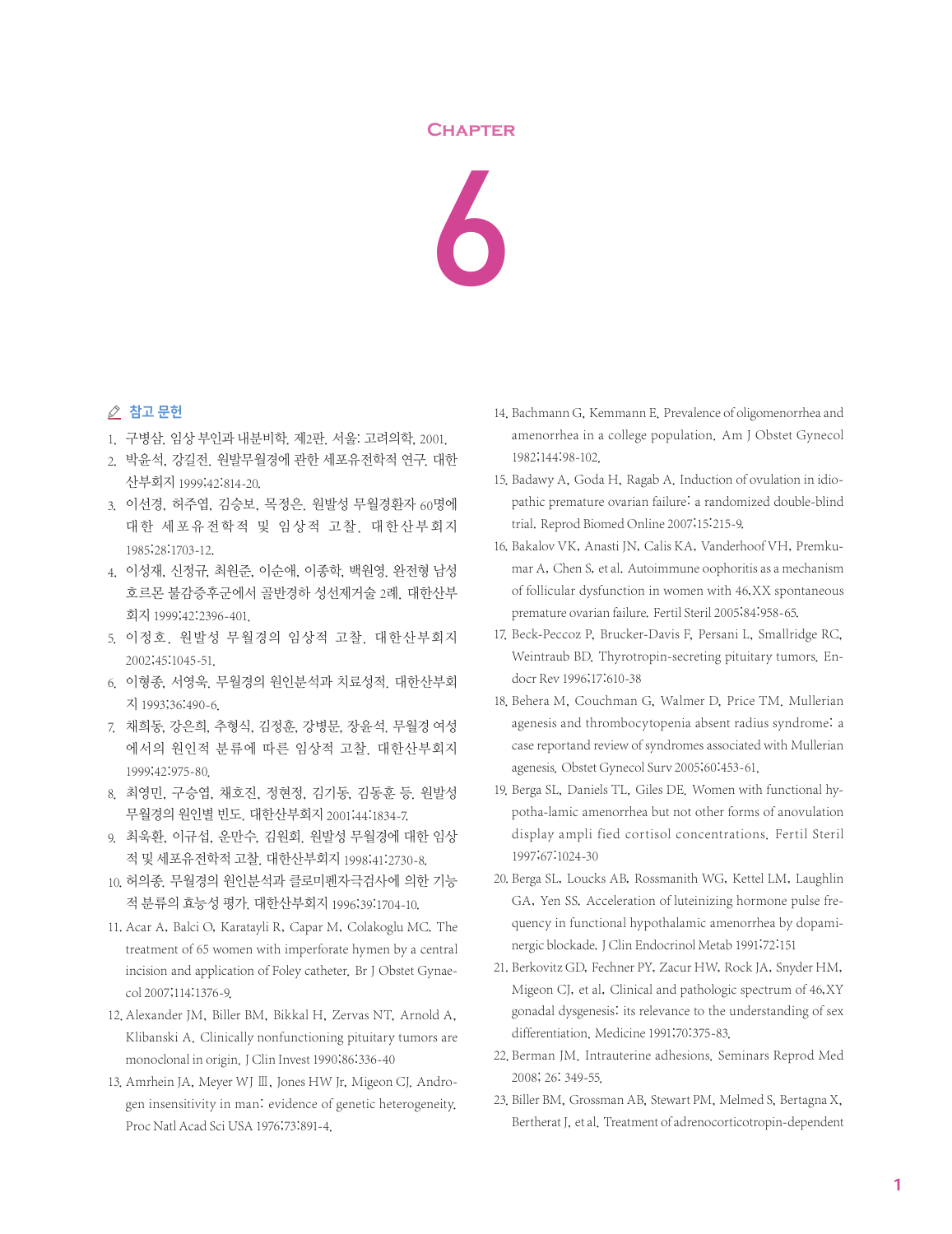Cushing's syndrome: a consensus statement.J Clin Endocrinol Metab 2008;93:2454-62

- 24. Binnerts A, Deurenberg P, Swart GR, Wilson IH, Lamberts SW. Body composition in growth hormone-deficient adults. Am J Clin Nutr 1992;55:918-23
- 25. Blumenfeld Z. How to preserve fertility in young women exposed to chemotherapy? The role of GnRH agonist cotreatment in addition to cryopreservation of embrya, oocytes, or ovaries. Oncologist 2007;12:1044-54.
- 26. Bolton JG, Patel S, Lacey JH, White S. A prospective study of changes in bone turnover and bone density associated with regaining weight in women with anorexia nervosa. Osteoporos Int 2005;16:1955-62
- 27. Bronson FH, Manning JM. The energetic regulation of ovulation: a realistic role for body fat. Biol Reprod 1991;44:945-50
- 28. Brucker SY, Gegusch M, Zubke W, Rall K, Gauwerky JF, Wallwiener D. Neovagina creation in vaginal agenesis: development of a new laparoscopic Vecchietti-based procedure and optimized instruments in a prospective comparative interventional study in 101 patients. Fertil Steril 2008;90:1940-52.
- 29. Buttram VC Jr, Gibbons WE. Mullerian anomalies: a proposed classification. Fertil Steril 1979;32:40-6.
- 30. Castelbaum AJ, Bigdeli H, Post KD, Freedman MF, Snyder PJ. Exacerbation of ovarian hyperstimulation by leuprolide reveals a gonadotroph adenoma. Fertil Steril 2002;78:1311-3
- 31. Check JH, Nowroozi K, Chase JS, Nazari A, Shapse D, Vaze M. Ovulation induction and pregnancies in 100 consecutive women with hypergonadotropic amenorrhea. Fertil Steril 1990;53:811-6.
- 32. Chung RT, Misdraji J, Sahani DV. Case records of the Massachusetts General Hospital. Case 33-2006. A 43-year-old man with diabetes, hypogonadism, cirrhosis, arthralgias, and fatigue, New Engl J Med 2006;355:1812-9
- 33. Comtois R, Bouchard J, Robert F, Hypersecretion of gonadotropins by a pituitary adenoma: pituitary dynamic studies and treatment with bromocriptine in one patient. Fertil Steril 1989;52:569-73
- 34. Cools M, Stoop H, Kersemaekers AM, Drop SL, Wolffenbuttel KP, Bourguignon JP, et al. Gonadoblastoma arising in undifferentiated gonadal tissue within dysgenetic gonads. J Clin Endocrinol Metab 2006;91:2404-13.
- 35. Copeland PM, Sacks NR, Herzog DB. Longitudinal follow-up of amenorrhea in eating disorders. Psychosom Med 1995;57:121-6
- 36. Cramer DW, Goldstein DP, Fraer C, Reitchardt JK. Vaginal agenesis (Mayer-Rokitansky-Kuster-Hauser syndrome) associated with the N314D mutation of galactose-1-phosphate uridy1

transferase (GALT). Mol Hum Reprod 1996;2:145-8.

- 37. Daneshdoost L, Gennarelli TA, Bashey HM, Savino PJ, Sergott RC, Bosley TM, et al. Recognition of gonadotroph adenomas in women. New Engl J Med 1991;324:589-94
- 38. Davies C, Gibson M, Holt EM, Torrie EPH. Amenorrhoea secondary to endometrial ablation and Asherman's syndrome following uterine artery embolization. Clin Radiology 2002;57:317-8.
- 39. Di Pasquale E, Rossetti R, Marozzi A, Bodega B, Borgato S, Cavallo L, et al. Identification of new variants of human BMP15 gene in a large cohort of women with premature ovarian failure. J Clin Endocrinol Metab 2006;91:1976-9.
- 40. Di Sarno A, Landi ML, Marzullo P, Di Somma C, Pivonello R, Cerbone G, et al. The effect of quinagolide and cabergoline, two selective dopamine receptor type 2 agonists, in the treatment of prolactinomas, Clin Endocrinol 2000;53:53-60
- 41. Djerassi A, Coutifaris C, West VA, Asa SL, Kapoor SC, Pavlou SN, et al. Gonadotroph adenoma in a premenopausal woman secreting follicle-stimulating hormone and causing ovarian hyperstimulation. J Clin Endocrinol Metab. 1995;80:591-4
- 42. Dokmetas HS, Kilicli F, Korkmaz S, Yonem O. Characteristic features of 20 patients with Sheehan's syndrome. Gynecol Endocrinol 2006;22:279-83
- 43. Durodoye OM, Mendlovic DB, Brenner RS, Morrow JS. Endocrine disturbances in empty sella syndrome: case reports and review of literature. Endocr Pract 2005;11:120-4
- 44. Eaton DK, Kann L, Kinchen S, Ross J, Hawkins J, Harris WA, et al. , Youth risk behavior Surveillance-United States, 2005, MMWR Surveill Summ 2006;55:1-108
- 45. Ezzat S, Josse RG. Autoimmune hypophysitis Trends Endocrinol Metab 1997;8:74-80
- 46. Fahlbusch R, Honegger J, Buchfelder M. Surgical management of acromegaly. Endocrinol Metab Clin North Am 1992;21:669-92
- 47. Faienza MF, Giordani L, Delvecchio M, Cavallo L, Clinical, endocrine, and molecular findings in 17beta-hydroxysteroid dehydrogenase type 3 deficiency. J Endocrinol Invest 2008;31:85-91.
- 48. Fedele L, Bianchi S, Frontino G, Ciappina N, Fontana E, Borruto F. Laparoscopic findings and pelvic anatomy in Mayer-Rokitansky-Kuster-Hauser syndrome. Obstet Gynecol 2007;109:1111-5.
- 49. Fedele L, Bianchi S, Frontino G, Fontana E, Restelli E, Bruni V. The laparoscopic Vecchietti's modified technique in Rokitansky syndrome: anatomic, functional, and sexual long-term results. Am J Obstet Gynecol 2008;198:377 e1-6.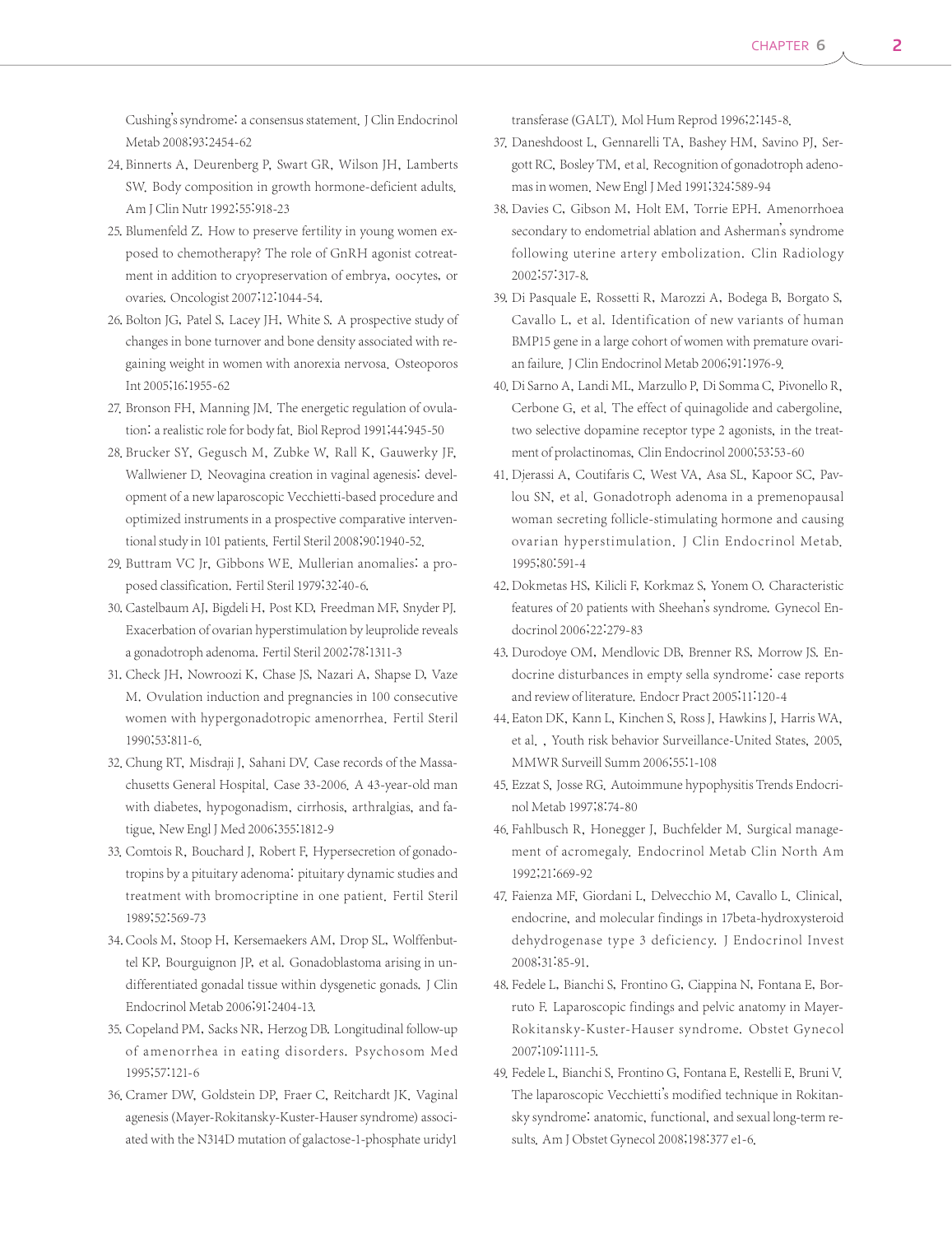- 50. Fedele L, Bianchi S, Frontino G. Septums and synechiae: approaches to surgical correction. Clin Obstet Gynecol 2006;49:767-88.
- 51. Frank RT. The formation of an artificial vagina. Am J Obstet Gynecol 1938;35:1053-5.
- 52. Freda PU, Post KD, Powell JS, Wardlaw SL, Evaluation of disease status with sensitive measures of growth hormone secretion in 60 postoperative patients with acromegaly. J Clin Endocrinol Metab 1998;83:3808-16
- 53. Freda PU, Wardlaw SL, Post KD. Long-term endocrinological follow-up evaluation in 115 patients who underwent transsphenoidal surgery for acromegaly. J Neurosurg 1998;89:353-8
- 54. Freda PU, Wardlaw SL, Post KD. Unusual causes of sellar/ parasellar masses in a large transsphenoidal surgical series. J Clin Endocrinol Metab, 1996;81:3455-9
- 55. Frisch RE, Wyshak G, Vincent L. Delayed menarche and amenor-rhea in ballet dancers. New Engl J Med 1980;303:17-9
- 56. Fujimoto VY, Miller JH, Klein NA, Soules MR. Congenital cervicalatresia: report of seven cases and review of the literature. Am J Obstet Gynecol 1997;177:1419-25.
- 57. Gell JS. M "ullerian anomalies. Semin Reprod Med 2003;21:375-88.
- 58. Gravholt CH, Fedder J, Naeraa RW, Muller J. Occurrence of gonadoblastoma in females with Turner syndrome and Y chromosome material: a population study. J Clin Endocrinol Metab 2000;85:3199-202.
- 59. Gravholt CH. Epidemiological, endocrine and metabolic features in Turner syndrome. Eur J Endocrinol 2004;151:657-87.
- 60. Griffin JE, Edwards C, Ladden JD, Harrod MJ, Wilson JD. Congenital absence of the vagina. Ann Intern Med 1976;85:224-36.
- 61. Griffin JE. Androgen resistance-the clinical and molecular spectrum. N Engl J Med 1992;326:611-8.
- 62. Guerrero NV, Singh RH, Manatunga A, Berry GT, Steiner RD, Elsas LJ. Risk factors for premature ovarian failure in females with galactosemia. J Pediatr 2000;137:833-41.
- 63. Harber VJ, Sutton JR, MacDougall JD, Woolever CA, Bhavnani BR. Plasma concentrations of beta-endorphin in trained eumenorrheic and amenorrheic women. Fertil Steril 1997;67:648-53
- 64. Herman-Giddens ME, Slora EJ, Wasserman RC, Bourdony CJ, Bhapkar MV, Koch GG, et al. Secondary sexual characteristics and menses in young girls seen in office practice: a study from the Pediatric Research in Office Settings network. Pediatrics 1997;99:505-12.
- 65. Herzog DB, Nussbaum KM, Marmor AK. Comorbidity and out come in eating disorders. Psychiatr Clin North Am

1996;19:843-59

- 66. Hjerrild BE, Mortensen KH, Gravholt CH. Turner syndrome and clinical treatment, Br Med Bull 2008;86:77-93.
- 67. Hodgson SF, Randall RV, Holman CB, MacCarty CS, Empty sella syndrome. Report of 10 cases. Med Clin North Am 1972;56:897-907
- 68. Hoek A, Schoemaker J, Drexhage HA. Premature ovarian failure and ovarian autoimmunity. Endocr Rev 1997;18:107.
- 69. Hoffman B, Bradshaw KD. Delayed puberty and amenorrhea. Semin Reprod Med 2003;21(4):353-62.
- 70. Hotta M, Shibasaki T, Sato K, Demura H. The importance of body weight history in the occurrence and recovery of osteoporosis in patients with anorexia nervosa: evaluation by dual X-ray absorptiom-etry and bone metabolic markers. Eur J Endocrinol 1998;139:276-83
- 71. Hudson JI, Hiripi E, Pope HG, Jr., Kessler RC. The prevalence and correlates of eating disorders in the National Comorbidity Survey Replication. Biol Psychiatry 2007;61:348-58
- 72. Hugh S. Taylor LP, Emre Seli. Amenorrhea. In: Speroff's Clinical Gynecologic Endocrinolgy and Infertility. Ninth ed. Wolters Kluwer; 2020. 343-94
- 73. Ingram JN. The bicycle seat stool in the treatmene of vaginal agenesis and stenosis: a preliminary report. Am J Obstet Gynecol 1982;140:867-73.
- 74. Jonathan SB. Berek & Novak's Gynecology. 14th Ed. Phildelphia: Lippincott Williams & Wilkins. 2007.
- 75. Jones WE. Traumatic intrauterine adhesions. A report of 8 cases with emphasis on therapy. Am J Obstet Gynecol 1964;89:304-13.
- 76. Kalantaridou SN, Braddock DT, Patronas NJ, Nelson LM. Treatment of autoimmune premature ovarian failure. Hum Reprod 1999;14:1777-82.
- 77. Katznelson L, Alexander JM, Bikkal HA, Jameson JL, Hsu DW, Klibanski A. Imbalanced follicle-stimulating hormone betasubunit hormone biosynthesis in human pituitary adenomas.J Clin Endocrinol Metab 1992;74:1343-51
- 78. Kim TJ, Anasti JN, Flack MR, Kimzey LM, Defensor RA, Nelson LM. Routine endocrine screening for patients with karyotypically normal spontaneous premature ovarian failure. Obstet Gynecol 1997;89:777.
- 79. King JT Jr., Justice AC, Aron DC. Management of incidental pituitary microadenomas: a cost-effectiveness analysis. J Clin Endocrinol Metab 1997;82:3625-32
- 80. Kondoh Y, Uemura T, Murase M, Yokoi N, Ishikawa M, Hirahara F. A longitudinal study of disturbances of the hypothalamic-pituitary-adrenal axis in women with progestin-negative functional hypotha lamic amenorrhea, Fertil Steril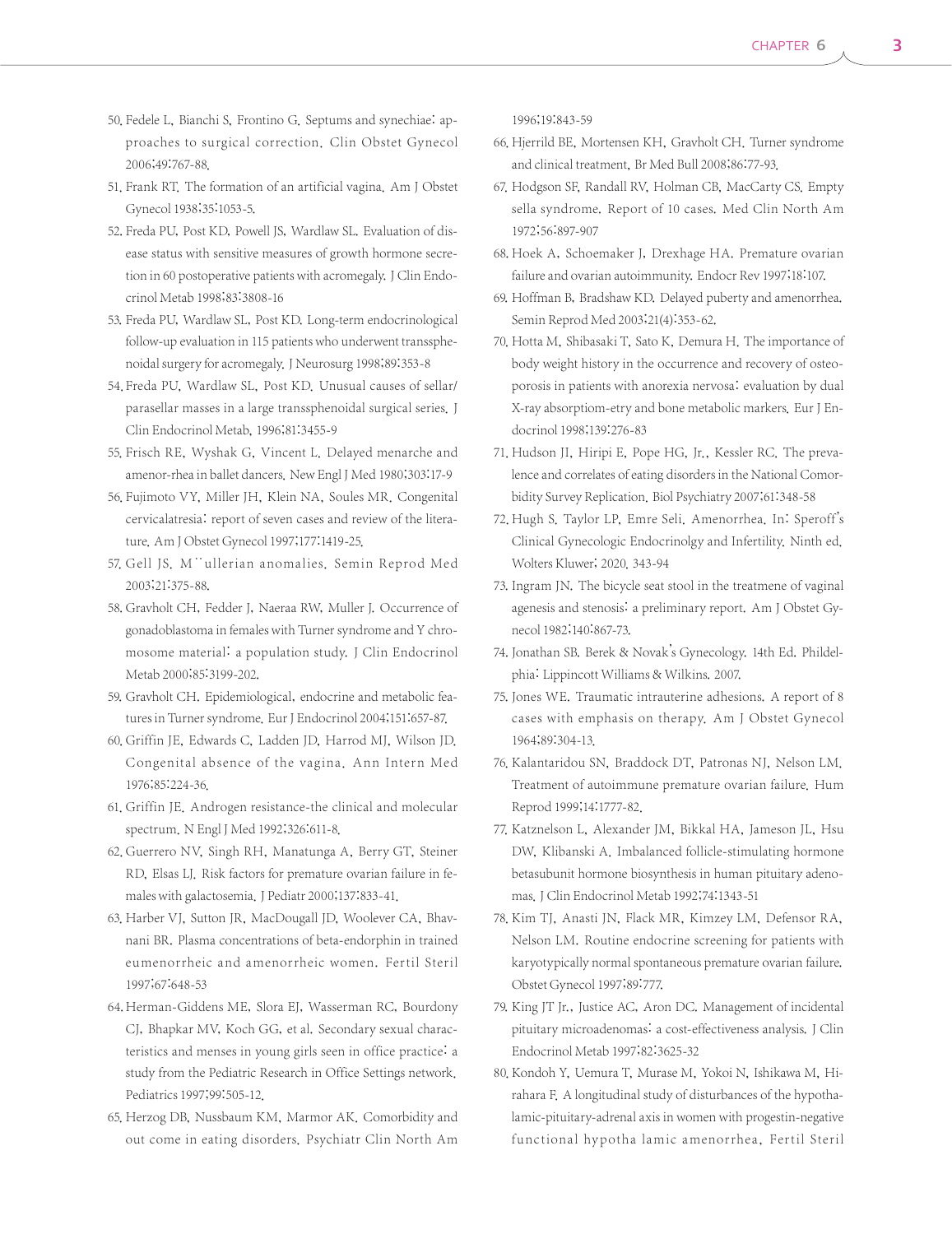2001;76:748-52

- 81. Koyama H, Wada T, Nishizawa Y, Iwanaga T, Aoki Y. Cyclophosphamide-induced ovarian failure and its therapeutic significance in patients with breast cancer. Cancer 1977;39:1403- 9.
- 82. Lado-Abeal J, Rodriguez-Arnao J, Newell-Price JD, Perry LA, Grossman AB, Besser GM, et al. Menstrual abnormalities in women with Cushing's disease are correlated with hypercortisolemia rather than raised circulating androgen levels. J Clin Endocrinol Metab 1998;83:3083-8
- 83. Landis CA, Masters SB, Spada A, Pace AM, Bourne HR, Vallar L. GTPase inhibiting mutations activate the alpha chain of Gs and stimulate adenylyl cyclase in human pituitary tumours. Nature 1989;340:692-6
- 84. Laughlin GA, Dominguez CE, Yen SS. Nutritional and endocrine-metabolic aberrations in women with functional hypothalamic amenorrhea. J Clin Endocrinol Metab 1998;83:25-32
- 85. Laughlin GA, Yen SS. Hypoleptinemia in women athletes: absence of a diurnal rhythm with amenorrhea. J Clin Endocrinol Metab 1997;82:318-21
- 86. Layman LC, McDonough PG, Cohen DP, Maddox M, Tho SP, Reindollar RH. Familial gonadotropin-releasing hormone resistance and hypogonadotropic hypogonadism in a family with multiple affected individuals. Fertil Steril 2001;75:1148.
- 87. Legouis R, Hardelin JP, Levilliers J, Claverie JM, Compain S, Wunderle V, et al., The candidate gene for the X-linked Kallmann syndrome encodes a protein related to adhesion molecules. Cell 1991;67:423-35
- 88. Lewis AS, Courtney CH, Atkinson AB. All patients with 'idiopathic'hypopituitarism should be screened for hemochromatosis. Pituitary 2009;12:273-5
- 89. Lim YH, Ng SP, Jamil MA. Imperforate hymen: report of an unusual familial occurrence. J Obstet Gynaecol Res 2003;29:399-401.
- 90. Lin D, Sugawara T, Strauss JF, 3rd, Clark BJ, Stocco DM, Saenger P, et al. Role of steroidogenic acute regulatory protein in adrenal and gonadal steroidogenesis. Science 1995;267:1828- 31.
- 91. Loucks AB, Thuma JR. Luteinizing hormone pulsatility is disrupted at a threshold of energy availability in regularly menstruating women. J Clin Endocrinol Metab 2003;88:297-311
- 92. Lussiana C, Guani B, Mari C, Restagno G, Massobrio M, Revelli A. Mutations and polymorphisms of the FSH receptor (FSHR) gene: clinical implications in female fecundity and molecular biology of FSHR protein and gene. Obstet Gynecol Surv 2008;63:785-95.
- 93. Manuel M, Katayama KP, Jones Jr HW. The age of occurrence

of gonadal tumors in intersex patients with a Y chromosome. Am J Obstet Gynecol 1976;124:293.

- 94. Amenorrhea. In : Marc AF, Leon S. Clinical Gynecologic Endocrinology and Infertility. 8th Ed. Philadelphia: Lippincott Williams & Wilkins. 2011. p.435-94
- 95. Martin KA, Hall JE, Adams JM, Crowley WF, Jr. Comparison of exogenous gonadotropins and pulsatile gonadotropinreleasing hormone for induction of ovulation in hypogonadotropic amenorrhea.J Clin Endocrinol Metab 1993;77:125.
- 96. Massad-Costa AM, da Silva ID, Affonso R, Soares JM, Jr., Nunes MG, de Lima GR, et al. Gene analysis in patients with premature ovarian failure or gonadal dysgenesis: a preliminary study. Maturitas 2007;57:399-404.
- 97. Matthews CH, Borgato S, Beck-Peccoz P, Adams M, Tone Y, Gambino G, et al. Primary amenorrhoea and infertility due to a mutation in the beta-subunit of follicle-stimulating hormone. Nat Genet 1993;5:83-6.
- 98. Mayer LE, Roberto CA, Glasofer DR, Etu SF, Gallagher D, Wang J, et al. Does percent body fat predict outcome in anorexia nervosa? Am J Psychiatry 2007;164:970-2
- 99. McDermott JH, Walsh CH. Hypogonadism in hereditary hemochromatosis.J Clin Endocrinol Metab 2005;90:2451-5
- 100. McIndoe A. The treatment of congenital absence and obliterative condition of the vagina. Br J Plast Surg 1950;2:254-67.
- 101. Medlej R, Lobaccaro JM, Berta P, Belon C, Leheup B, Toublanc JE, et al. Screening for Y-derived sex determining gene SRY in 40 patients with Turner syndrome. J Clin Endocrinol Metab 1992;75:1289-92.
- 102. Melmed S. Medical progress: Acromegaly. New Engl J Med 2006; 355): 2558-73
- 103. Miller KK, Grinspoon SK, Ciampa J, Hier J, Herzog D, Klibanski A. Medical findings in outpatients with anorexia nervosa. Arch Intern Med 2005;165:561-6
- 104. Miller KK, Lee EE, Lawson EA, Misra M, Minihan J, Grinspoon SK, et al. Determinants of skeletal loss and recovery in anorexia nervosa, J Clin Endocrinol Metab 2006;91:2931-7
- 105. Molitch ME, Russell EJ. The pituitary " incidentaloma". Ann Intern Med 1990;112:925-31
- 106. Morice P, Thiam-Ba R, Castaigne D, Haie-Meder C, Gerbaulet A, Pautier P, et al. Fertility results after ovarian transposition for pelvic malignancies treated by external irradiation or brachytherapy. Hum Reprod 1998;13:660-3.
- 107. Murata Y, Ando H, Nagasaka T, Takahashi I, Saito K, Fukugaki H, et al. Successful pregnancy after bromocriptine therapy in an anovulatory women complicated with ovarian hyperstimulation caused by follicle-stimulating hormoneproducing plurihomoral pituitary microadenoma. J Clin En-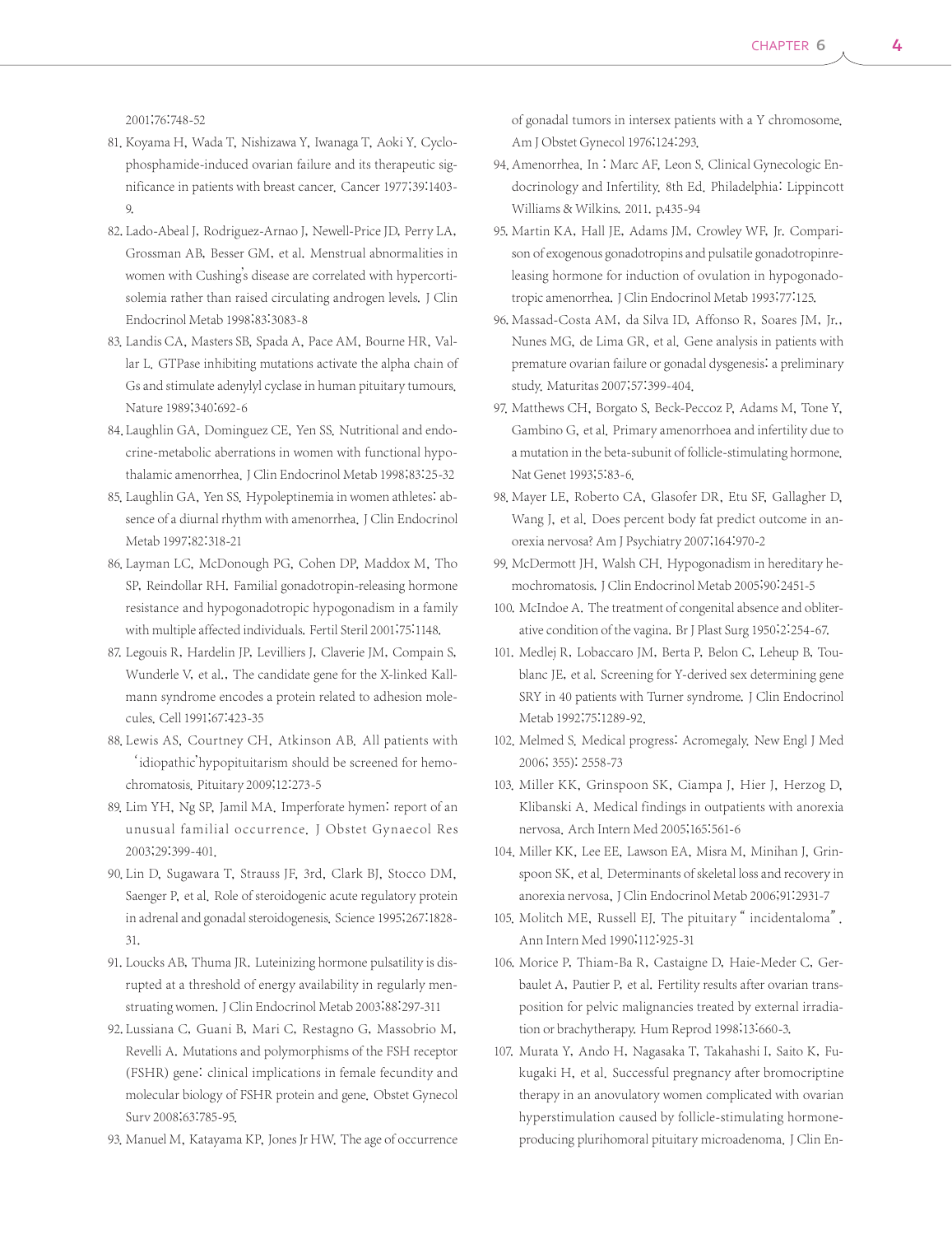docrinol Metab, 2003;88:1988-93

- 108. Nakamura S, Douchi T, Oki T, Ijuin H, Yamamoto S, Nagata Y. Relationship between sonographic endometrial thickness and progestin-induced withdrawal bleeding. Obstet Gynecol 1996;87:722-5.
- 109. Orhue AA, Aziken ME, Igbefoh JO. A comparison of two adjunctive treatments for intrauterine adhesions following lysis.Int J Gynaecol Obstet 2003;82:49-56.
- 110. Paris F, Philibert P, Lumbroso S, Baldet P, Charvet JP, Galifer RB, et al. Primary amenorrhea in a 46,XY adolescent girl with partial gonadal dysgenesis: identification of a new SRY gene mutation. Fertil Steril 2007;88:1437 e21-5.
- 111. Pasquino AM, Passeri F, Pucarelli I, Segni M, Municchi G. Spontaneous pubertal development in Turner's syndrome. Italian Study Group for Turner's Syndrome. J Clin Endocrinol Metab 1997;82:1810-3.
- 112. Perkins RB, Hall JE, Martin KA. Neuroendocrine abnormalities in hypothalamic amenorrhea: pectrum, stability, and response to neu rotransmitter modulation, J Clin Endocrinol Metab 1999;84:1905-11
- 113. Pettersson F. Fries H, Nillius SJ. Epidemiology of secondary amenorrhea. I. Incidence and prevalence rates. Am J Obstet Gynecol 1973;117:80-6.
- 114. Plante BJ, Fritz MA. A case report of successful pregnancy in a patient with pure 46,XY gonadal dysgenesis. Fertil Steril 2008;90:2015 e1-2.
- 115. Polasek PM, Erickson LD, Stanhope CR. Transverse vaginal septum associated with tubal atresia. Mayo Clin Proc 1995;70:965-8.
- 116. Prueitt RL, Ross JL, Zinn AR. Physical mapping of nine Xq translocation breakpoints and identification of XPNPEP2 as a premature ovarian failure candidate gene. Cytogenet Cell Genet 2000;89:44.
- 117. Rarick LD, Shangold MM, Ahmed SW. Cervical mucus and serum estradiol as predictors of response to progestin challenge. Fertil Steril. 1990;54:353-5.
- 118. Rebar RW, Connolly HV. Clinical features of young women with hypergonadotropic amenorrhea. Fertil Steril 1990;53:804-10.
- 119. Reindollar RH, Novak M, Tho SP, McDonough PG. Adultonset amenorrhea: a study of 262 patients. Am J Obstet Gynecol 1986;155:531-43.
- 120. Reindollar RM, Byrd JR, McDonough PG. Delayed sexual development: a study of 252 patients. Am J Obstet Gynecol 1981;140:371-80.
- 121. Reinhold C, Hricak H, Forstner R, Ascher SM, Bret PM, Meyer WR, et al. Primary amenorrhea: evaluation with MR

imaging. Radiology 1997;203:383-90.

- 122. Rickenlund A, Carlstrom K, Ekblom B, Brismar TB, Von Schoultz B, Hirschberg AL. Effects of oral contraceptives on body composition and physical performance in female athletes.J Clin Endocrinol Metab 2004;89:4364-70
- 123. Rock JA. Anomalous development of the vagina. Semin Reprod Endocrinol 1986;4:1-28.
- 124. Rock JA, Zacur HA, Diugi AM, Jones HW Jr, TeLinde RW. Pregnancy success following surgical correction of imperforate hymen and complete transverse vaginal septum. Obstet Gynecol 1982;59:448-51.
- 125. Saeger W. Pituitary tumors: prognostic indicators. Endocrine 2005;28:57-66
- 126. Saenger P, Wikland KA, Conway GS, Davenport M, Gravholt CH, Hintz R, et al. Recommendations for the diagnosis and management of Turner syndrome. J Clin Endocrinol Metab 2001;86:3061-9.
- 127. Sagi L, Zuckerman-Levin N, Gawlik A, Ghizzoni L, Buyukgebiz A, Rakover Y, et al. Clinical significance of the parental origin of the X chromosome in Turner syndrome. J Clin Endocrinol Metab 2007;92:846-52.
- 128. Sanchez-Moreno I, Canto P, Munguia P, de Leon MB, Cisneros B, Vilchis F, et al. DNA binding activity studies and computational approach of mutant SRY in patients with 46, XY complete pure gonadal dysgenesis. Mol Cell Endocrinol 2009;299:212-8.
- 129. Sanno N, Oyama K, Tahara S, Teramoto A, Kato Y. A survey of pituitary incidentaloma in Japan. Eur J Endocrinol 2003;149:123-7
- 130. Sauer MV, Kavic SM. Oocyte and embryo donation 2006: reviewing two decades of innovation and controversy. Reprod Biomed Online 2006;12:153-62.
- 131. Schoemaker MJ, Swerdlow AJ, Higgins CD, Wright AF, JacobsPA. Mortality in women with Turner syndrome in Great Britain: a national cohort study. J Clin Endocrinol Metab 2008;93:4735-42.
- 132. Sheehan HL. Postpartum necrosis of the anterior pituitary. Ir J Med Sci 1948;270:241-55
- 133. Simpson JL. Genetic and phenotypic heterogeneity in ovarian failure: overview of selected candidate genes. Ann N Y Acad Sci 2008;1135:146-54.
- 134. Soares SR, Barbosa dos Reis MM, Camargos AF. Diagnostic accuracy of sonohysterography, transvaginal sonography, and hysterosalpingography in patients with uterine cavity diseases. Fertil Steril 2000;73:406-11.
- 135. Socin HV, Chanson P, Delemer B, Tabarin A, Rohmer V, Mockel J, et al. The changing spectrum of TSH-secreting pi-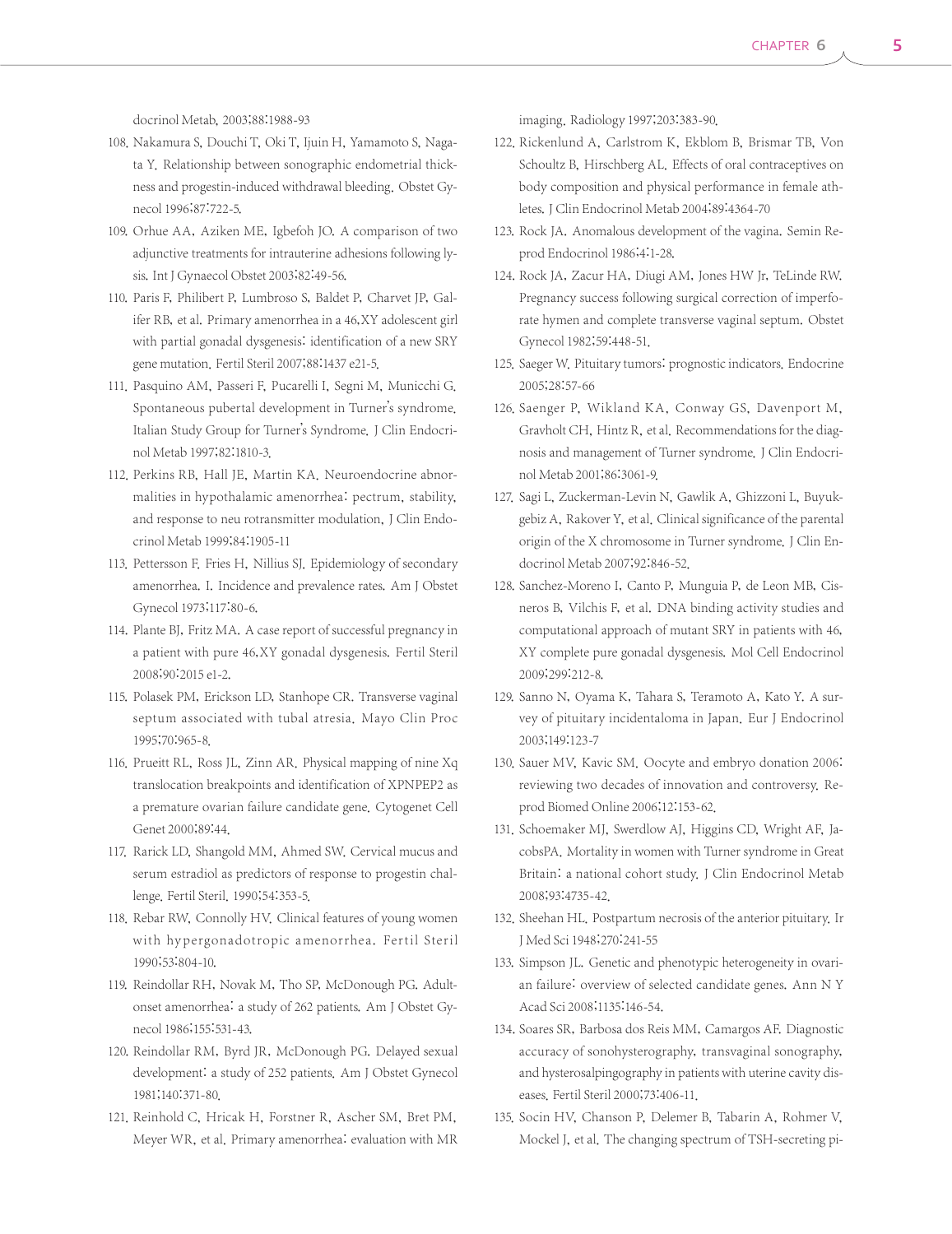tuitary adenomas: diagnosis and management in 43 patients. Eur J Endocrinol 2003;148:433-42

- 136. Speroff L, Levin RM, Haning Jr RV, Kase NG. A practical approach for the evaluation of women with abnormal polytomography or elevated prolactin levels. Am J Obstet Gynecol 1979;135:896-906
- 137. Steinhausen HC. The outcome of anorexia nervosa in the 20th century. Am J Psychiatry 2002;159:1284-93
- 138. Strokosch GR, Friedman AJ, Wu SC, Kamin M. Effects of an oral contraceptive (norgestimate/ethinyl estradiol) on bone mineral density in adolescent females with anorexia nervosa: a double-blind, placebo-controlled study. J Adolesc Health 2006;39:819-27
- 139. Strubbe EH, Willemsen WN, Lemmens JA, Thijn CJ, Rolland R. Mayer-Rokitansky-Kuster-Hauser syndrome: distinction between two forms based on excretory urographic, sonographic, and laparoscopic findings. Am J Roentgenol 1993;160:331-4.
- 140. Surrey ES, Cedars MI. The effect of gonadotropin suppression on the induction of ovulation in premature ovarian failure patients. Fertil Steril 1989;52:36-41.
- 141. Tan Y, Bennett MJ. Urinary catheter stent placement for treatment of cervical stenosis. Aust N Z J Obstet Gynaecol 2007;47:406-9.
- 142. Tartagni M, Cicinelli E, De Pergola G, De Salvia MA, Lavopa C, Loverro G. Effects of pretreatment with estrogens on ovarian stimulation with gonadotropins in women with premature ovarian failure: a randomized, placebo-controlled trial. Fertil Steril 2007;87:858-61.
- 143. Tashiro H, Katabuchi H, Ohtake H, Kaku T, Ushio Y, Okamura H. A follicle-stimulating hormone-secreting gonadotroph adenoma with ovarian enlargement in a 10-year-old girl. Fertil Steril 1999;72:158-60
- 144. The Practice Committee of the American Society for Reproductive Medicine. Current evaluation of amenorrhea. Birmingham, Alabama. Fertil Steril 2008;90:S219-25.
- 145. Thodou E, Asa SL, Kontogeorgos G, Kovacs K, Horvath E, Ezzat S. Clinical case seminar: lymphocytic hypophysitis:cli nicopathological findings. J Clin Endocrinol Metab 1995;80:2302-11
- 146. Tommaselli AP, Valentino R, Savastano S, Randazzo G, Scalfi L, Contaldo F, et al. Altered glycosylation of pituitary gonadotropins in anorexia nervosa: an alternative explanation for amenorrhea. Eur J Endocrinol 1995;132:450.
- 147. Troche V, Hernandez E. Neoplasia arising in dysgenetic gonads. Obstet Gynecol Survey 1986;41:74.
- 148. Uhlenhaut NH, Treier M. Foxl2 function in ovarian devel-

opment. Mol Genet Metab 2006;88:225-34.

- 149. Van Kasteren YM, Schoemaker J. Premature ovarian failure: a systematic review on therapeutic interventions to restore ovarian function and achieve pregnancy. Hum Reprod Update 1999;5:483-92.
- 150. Vecchietti G. Creation of an artificial vagina in Rokitansky-Kuster-Hauser syndrome. Attual Ostet Ginecol 1965;11:131- 47.
- 151. Verges B, Boureille F, Goudet P, Murat A, Beckers A, Sassolas G, et al. Pituitary disease in MEN type 1 (MEN1): data from the France-Belgium MEN1 multicenter study. J Clin Endocrinol Metab 2002;87:457-65
- 152. Vlotides G, Eigler T, Melmed S. Pituitary tumor-transforming gene: physiology and implications for tumorigenesis. Endocr Rev 2007;28:165-86
- 153. Wabrek AJ, Millard PR, Wilson Jr WB, Pion RJ. Creation of a neovagina by the Frank nonoperative method. Obstet Gynecol 1971;37:408-13.
- 154. Warren MP, Brooks-Gunn J, Fox RP, Holderness CC, Hyle EP, Hamilton WG. Osteopenia in exercise-associated amenorrheausing ballet dancers as a model: a longitudinal study. J Clin Endocrinol Metab 2002;87:3162-8
- 155. Warren MP, Miller KK, Olson WH, Grinspoon SK, Friedman AJ. Effects of an oral contraceptive (norgestimate/ethinyl estradiol) on bone mineral density in women with hypothalamic amenorrhea and osteopenia: an open-label extension of a double-blind, placebo-con trolled study. Contraception 2005;72:206-11
- 156. Warren MP, Perlroth NE. The effects of intense exercise on the female reproductive system. J Endocrinol 2001;170:3-11
- 157. Warren MP, Voussoughian F, Geer EB, Hyle EP, Adberg CL, Ramos R H . Functional hypothalamic amenorrhea:hypoleptinemia and disordered eating. Clin Endocrinol Metab 1999;84:873-7
- 158. Webb SM, Rigla M, Wagner A, Oliver B, Bartumeus F. Recovery of hypopituitarism after neurosurgical treatment of pituitary adenomas. J Clin Endocrinol Metabm 1999;84:3696-700
- 159. Welt CK, Chan JL, Bullen J, Murphy R, Smith P, DePaoli AM, et al. Recombinant human leptin in women with hypothalamic amenorrhea. New Engl J Med 2004;351:987-97
- 160. Welt CK. Autoimmune oophoritis in the adolescent. Ann N Y Acad Sci 2008;1135:118.
- 161. Welt CK. Primary ovarian insufficiency: a more accurate term for premature ovarian failure. Clin Endocrinol (Oxf) 2008;68:499-509.
- 162. Williams EA. Uterovaginal agenesis. Ann R Coll Surg Engl